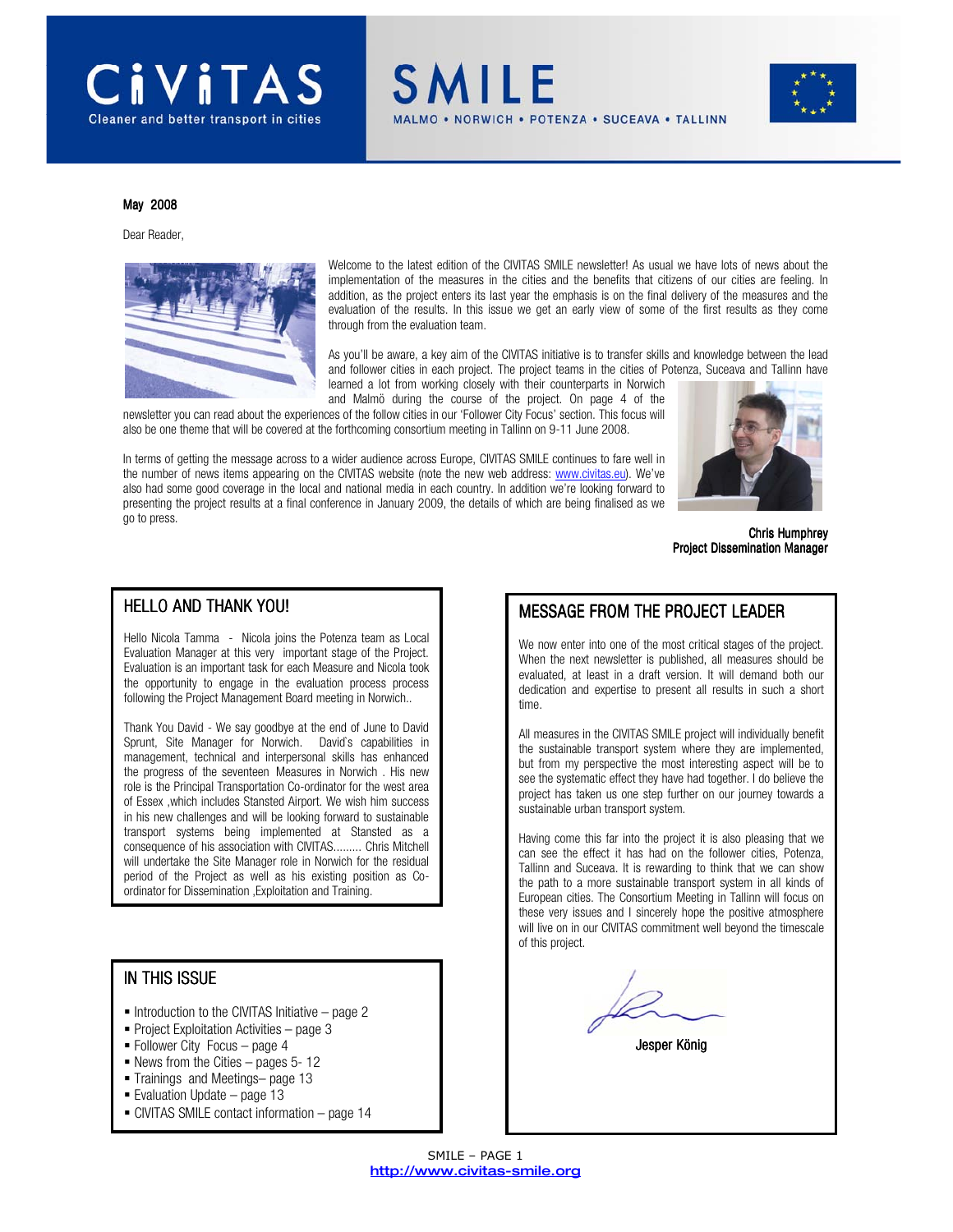



# The Initiative for cleaner and better transport in cities CIVITAS – A European approach

**SMILE** 

CIVITAS - cleaner and better transport in cities - stands for CIty–VITAlity–Sustainability. With the CIVITAS Initiative, the European Commission aims to generate a decisive breakthrough by supporting and evaluating the implementation of ambitious integrated sustainable urban transport strategies that should make a real difference to the welfare of European citizens.

The Initiative supports 8 projects involving 36 cities. In addition, more than 80 other cities are members of the CIVITAS Forum that provides a platform for the exchange of best practice, ideas and experiences. Find more information on the CIVITAS Initiative and on all projects at http://www.CIVITAS-initiative.eu The CIVITAS objectives are:

- to promote and implement sustainable, clean and (energy) efficient urban transport measures;
- to implement integrated packages of technology and policy measures in the field of energy and transport in 8 categories of measures;
- to build up critical mass and markets for innovation.

# Sustainable urban transport for the Europe of tomorrow SMILE – Bringing CIVITAS onto the road

CIVITAS SMILE provides the strategy to combine a set of measures to develop an intelligent, sustainable and intermodal city transport system, making it possible to live an active life independently of private car use and ownership.

The project addresses these issues by promoting bio-fuels, clean vehicles and intelligent travel from door to door in order to improve urban air quality, safety and security and increase the quality of life and health of all citizens, irrespective of social status or gender. The cities will work together to demonstrate and evaluate what is required to ensure the rapid deployment and take-off of clean urban transport systems in cities in the EU.

The objectives of CIVITAS SMILE are to improve urban air quality, create a sustainable, safe and flexible traffic system that improves the quality of life in two leading cities, Malmö (Sweden) and Norwich (UK), and in three follower sites, Tallinn (Estonia), Suceava (Romania) and Potenza (Italy). It will reverse the current trend of increased use and ownership of cars by promoting sustainable alternatives and stimulating efficient and clean city distribution of goods. CIVITAS SMILE brings together 29 partners in total who will implement 51 demonstration measures, which will reduce damaging emissions from city traffic. In the long run it aims to create a modal shift towards public transport, cycling and car-sharing.

The measures are divided into 8 work packages following the policies of the CIVITAS programme. The measures in CIVITAS SMILE are expected to have a significant impact in solving the problems of:

- dependency on fossil fuels
- competitiveness of clean vehicles and alternative fuels
- congestion in urban areas
- deteriorating environmental quality in the cities, i.e. air and noise pollution
- security in the city
- social inclusion and equal opportunities
- road safety
- economic efficiency and competitiveness of the cities
- fall in the modal share of public transport

#### http://www.civitas-smile.org

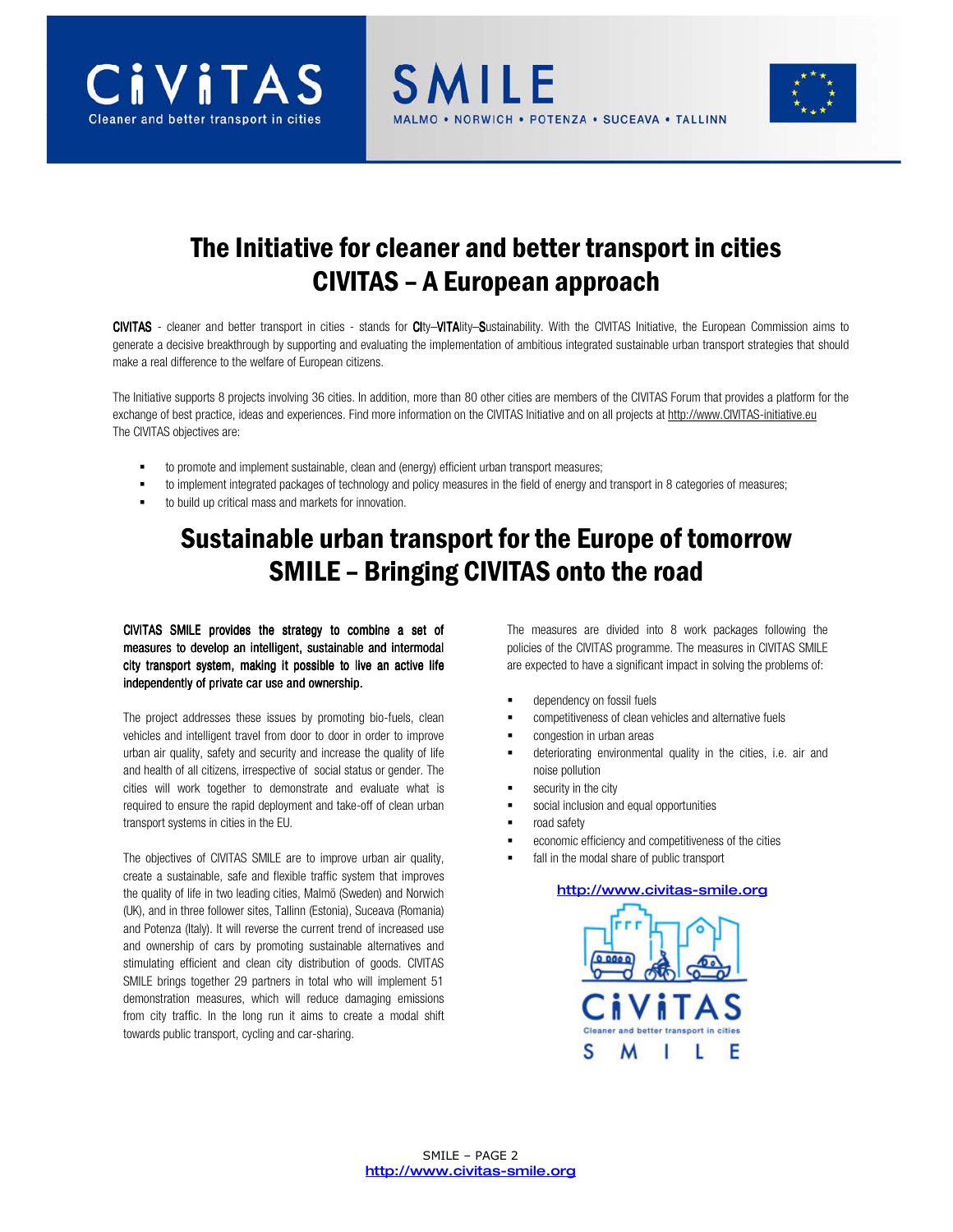



# PROJECT EXPLOITATION UPDATE **MOVING FROM EXPERIMENTAL TO SUSTAINABLE**

SMILE

NORWICH . POTENZA . SUCEAVA . TALLINN

Within the CIVITAS initiative the term 'Exploitation' is used to describe how cities can ensure the long-term sustainability of their measure objectives. In other words, by finding ongoing sources of funding for measures, the transport benefits delivered for each city by SMILE can be made truly sustainable. In many cases the cities are already finding partners or budgets to maintain or expand their measures, but the cities may also require assistance with this activity.

Therefore in CIVITAS SMILE the Dissemination Team is assisting the five cities with their exploitation efforts by preparing an action list that can guide their work after the project is over. The action list will be prepared by reviewing the preliminary measure evaluation results in the light of a Market Area Assessment exercise that is being carried out by each city. This review will identify the opportunities for future funding or partnership working.

The results of the review will be incorporated into an Exploitation Plan which will be delivered at the end of the project. Further support and assistance will provided to the cities by the Dissemination Team during the course of 2008. For example, in April 2008 a meeting was held with the measure leaders in Norwich to discuss the progress with exploitation activities in the city. More information on an exploitation training event, to be held in Tallinn on 10 June 2008, can be found in the article on training in this Newsletter. A diagram of the Exploitation Model that will be introduced at the training event is show below:



## The Sustainable Transport Exploitation Model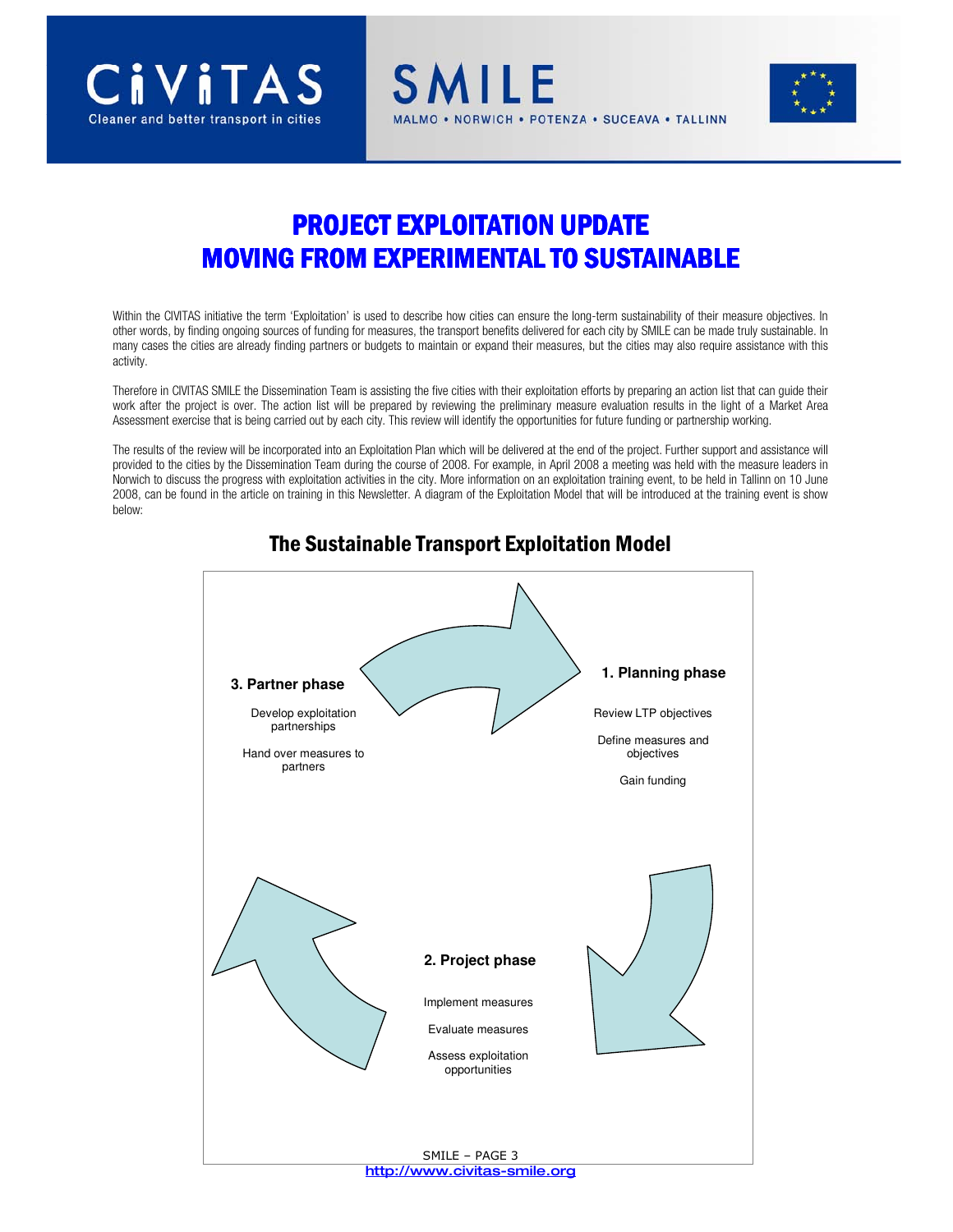



# FOLLOWER CITY FOCUS – BENEFITS OF COLLABORATION

Local Dissemination Manager from the cites of Suceava, Romania, Tallinn, Estonia and Potenza, Italy share experiences gained as a follower city within the CIVITAS SMILE project. These experiences may be of interest to other follower cities within the CIVITAS family, and especially for CIVITAS Plus cities.

#### **Suceava Viewpoint**



Entering a partnership within the EU project framework has enabled Suceava to be in contact with people with varying experiences. All the partners, regardless of prior experiences, have benefited from this collaboration.

Suceava was a follower city and benefited from the leader cities experiences. Suceava welcomed the Malmö project team who recognized the support and experience they were able to offer Suceva. We were able to adopt measures that could bring solutions to similar problems that Malmö had encountered in previous years and we learnt about the management and organisation systems set up in Malmö 's institutions to overcome these problems.

Completing the implementation of the measures and recording the results made us realise that although the cultural/educational contexts were different, the problems were similar and we could still benefit from Malmö's experiences,

By adapting their solutions to our realities, we managed to make improvements.

The collaboration within the impact and process evaluation work package is a significant part of the work, as this is a complex field and the extent to which a measure/project is successful can only be assessed through accurate and comprehensive evaluation.

Being a follower city in CIVITAS SMILE, we understand the obstacles and lack of experience that may prevent other follower cities from getting the maximum out of each activity. The advice we would give to other cities starting out in a follower role within CIVITAS Plus would be to make contact with another city from their country, who began with a similar cultural / educational / psychological / technical background to implement measures to eradicate similar problems. Also, when choosing the team, they should select competitive people with responsibility who are able to distinguish between the best solutions and solutions that are likely to fail.



#### Potenza joined Norwich and Malmö in the SMILE adventure as a small southern city, inexperienced in participating in European projects. SMILE gave us the opportunity to develop know-how and to obtain tools to be applied to develop new mobility solutions in Potenza city. Meetings, site visits, workshops: precious moments in which we could learn from partners about how to deal with common measures, how to find new solutions, and how to look at the future.

Norwich and Malmö were and continue to be models for actions we are implementing within the CIVITAS SMILE project. We have paid particular attention to measures, such as the Norwich Low Emission Zone, even though they are not included in the measures for our city. Following the progress in Malmö and Norwich will give us direction in future years.

Potenza started the project, the issue of sustainable mobility was not really considered to be one of the most important issues to deal with; however, thanks to the SMILE project, it has become the priority in the development of the new mobility system. Malmö and Norwich have also been teachers in the art of dissemination and exploitation of project objectives, activities carried out and results achieved. Potenza learnt during CIVITAS SMILE that any important action, involving citizens in any way, needs to be shared with final users. Potenza has now increased its awareness-raising activities and is continuing to stress their key role in its whole approach to improving the mobility system. During SMILE, Potenza has also benefited from the important contributions from Suceava and Tallin; it will use these lessons learnt in future planning actions. When

# Tallinn Viewpoint



Many innovative ideas have been developed in the city since Tallinn became part of the CIVITAS family and many new contacts have been made with other European cities and transport related organisations. Implementing

the SMILE measures in Tallinn has improved our skills and knowledge of European projects and motivated us to prepare a project proposal for the CIVITAS Plus call.

Fruitful cooperation between Tallinn and Malmö started whilst preparing the SMILE proposal for CIVITAS II and this has continued throughout the implementation period. Malmö and Norwich as leading cities have provided know-how and support to Tallinn and its local partners by organising numerous training events and site visits.

Tallinn and Malmö are implementing two similar measures under the Telematics work package. The City of Tallinn had the opportunity learn from Malmö's experiences as Malmö launched their tender of priority system earlier than Tallinn and in April 2006, a delegation of local Tallinn partners attended a one-day training session organised by Malmö city officials and Swedish PT operator Skanetraffiken. The subject of this session was tendering procedure and defining terms of references for PT priority system. In June 2006 the City of Malmö organised a Mobility Management training where 15 representatives participated in order to gain valuable experience to plan and implement Mobility Management measures in the future. In December 2006, Malmö organised another training session on the subject of Clean vehicles that was attended by three representatives from Tallinn. Tallinn has also had good cooperation with Norwich, whose measures are a good example to follow in the future. In December 2007 three representatives from the City of Tallinn participated in the Freight Training & Thematic Leadership training session organised by Norwich.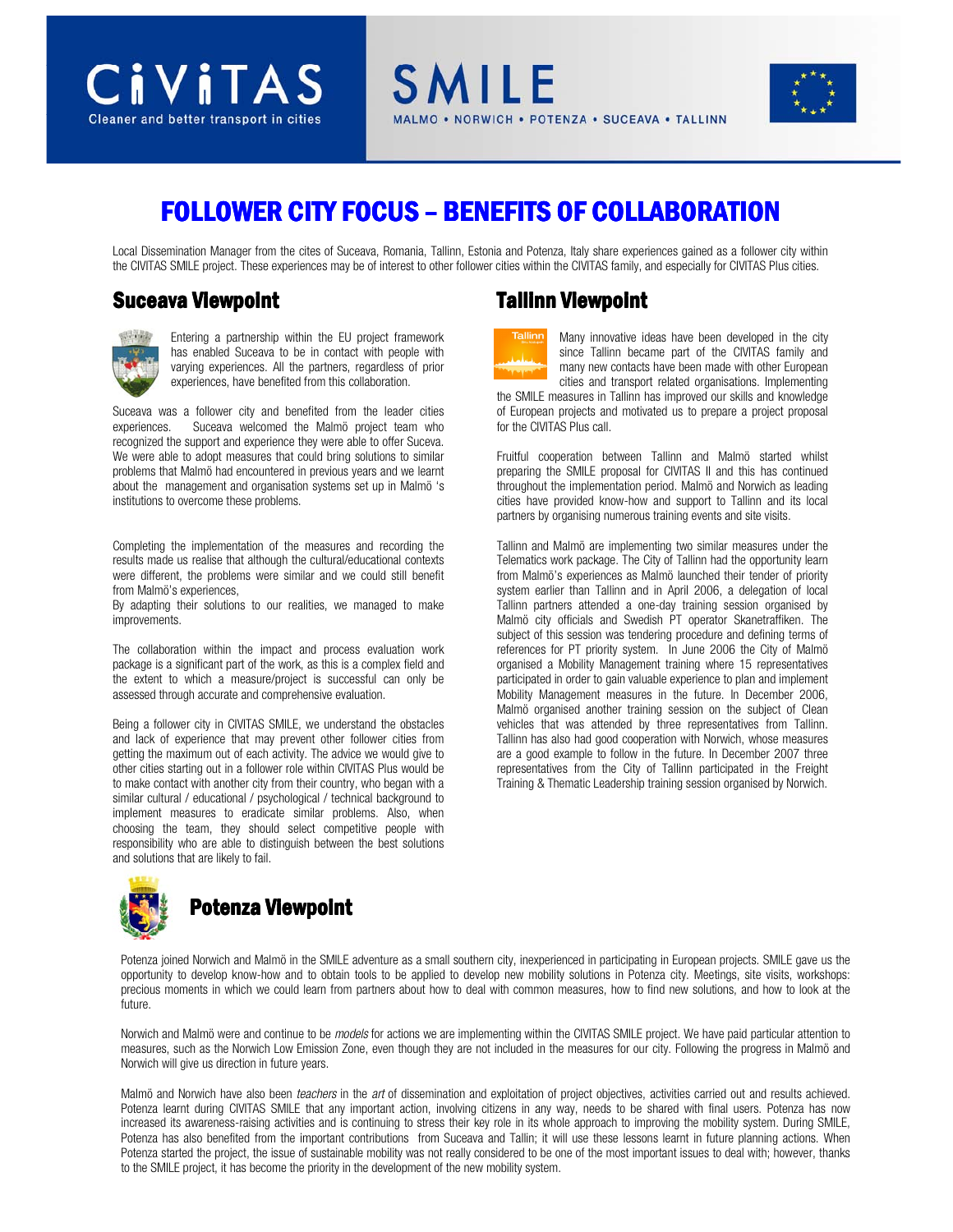



# **NEWS FROM THE CITIES**

**SMILE** 

#### Extended environmental zone in Malmö



On 1 September 2007, Malmö City introduced a larger, so called, Environmental Zone (or Low Emission Zone) for heavy goods vehicles. The extension of the environmental zone forms a part of the CIVITAS SMILE project.

NORWICH . POTENZA . SUCEAVA . TALLINN

During the autumn, Malmö's environmental zone was extended considerably; it has practically doubled compared to its previous size. Now it encompasses central Malmö inside the inner ring road. The environmental zones make environmental demands on heavy vehicles that go through the central parts of the city.

"As a result of the new environmental zone, we are intensifying our requirements and investing in improved air quality and noise reductions in central Malmö," says Urban Nordh of the municipal services department.

Malmö, Gothenburg, Lund and Stockholm have introduced the same rules, making it easier for hauliers who work throughout the whole country. "All new heavy vehicles which run on diesel are allowed to drive in the environmental zone for six years from the date of registration. But if you have, for

example, the best engine which complies with Euro 5 criteria, you can drive through the environmental zones until 2020," says Urban.

A brochure, which covers the environmental zones in Stockholm, Gothenburg, Lund and Malmö has now been produced and is being distributed throughout the industry. In order to get a picture of how well the environmental zone in Malmö is working, the municipal services department will evaluate it .

"In October we conducted a new traffic count together with Malmö University College at 20 locations throughout the city. All the registration numbers of heavy vehicles were written down and will be checked to see if they are entitled to drive through the environmental zone. We will then compare the figures with our previous evaluations," says Urban.



City of Malmö

### Tallinn's Next Milestone

Although, it was wintertime in Tallinn and not ideal conditions to implement priority and information systems in public transport, the Swedish company Thoreb AB finished the second stage with the installation of equipment for priority and information systems. The second milestone was on 30th November 2007 and the executor of contract completed the installation of:

 63 Tallinn Bus Company's buses 48 Tallinn Tram and Trolleybus Company's trolleybuses, 26 intersections-as part of the priority system,

7 depot stations with WLAN (wireless local area network).



The third milestone was on  $31<sup>st</sup>$  March 2008: the executor finished the installation of information systems on 199 buses (plus 20 trailers), 41 trolleybuses and 52 trams. At the same time, the executor has been testing the priority system, which



has to be finally inspected and approved at the end of May 2008. At the beginning of this year, the City of Tallinn started the next tendering procedure of public procurement called "Preparation of dissemination activities in spring 2008" and preparing the marking of public transport lanes which will be part of the priority system for public transport in Tallinn.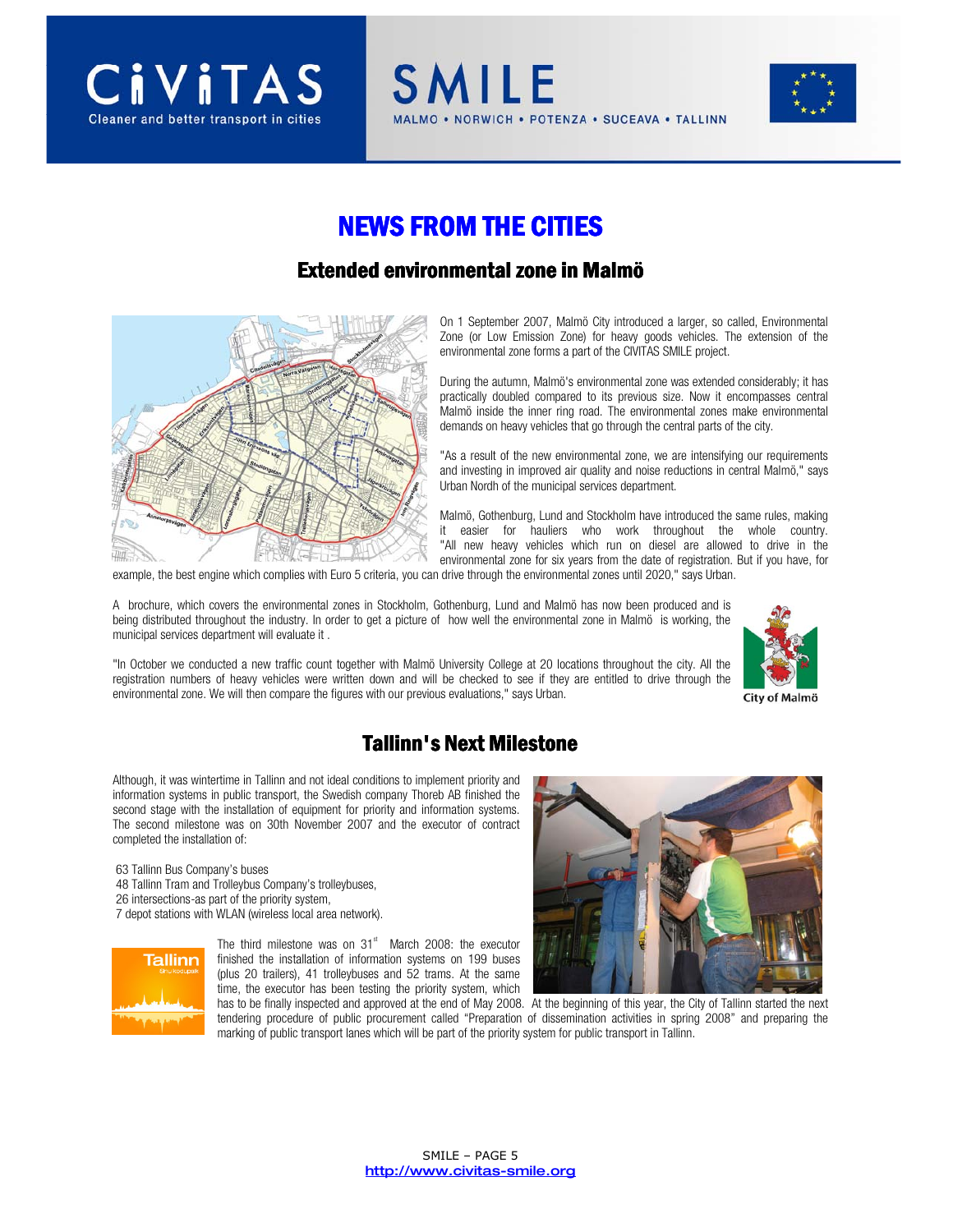

### A Students' CIVITAS Day - Potenza

**SMILE** 



In an activity to encourage students and their families to use public transport for their home to school trips, CIVITAS SMILE were successful in encouraging around one hundred students to travel across town using the public transport system: the new metro line, elevators, escalators and buses.

NORWICH . POTENZA . SUCEAVA . TALLINN

Over the past few years, Potenza has undertaken a transformation of their public transport system: new services, improvements to the existing system and the road network. All the efforts are directed to encourage citizens to travel using public transport and to reverse the trend of people travelling by private car .

Families taking children to school by private car represent a huge part of traffic within the town and the number of students travelling by school bus or on foot is quite small. Therefore, a proportion of SMILE activities in Potenza have focused on working with students on their travelling habits. Around one hundred students have been introduced at school to the SMILE project to learn about its objectives and activities in Potenza. They have been invited to think about their travel habits and the impact this

has on the environment and city congestion. The results of this initial survey revealed that very few students travelled by public transport and that they rarely walked to school.

The children were invited to write some "filastrade" (rhymes of the road) and the most beautiful have been published on the school website http://www.potenzaterzo.it/forum/topic.asp?TOPIC\_ID=1880. To show that the city offers alternative options to the private car, around one hundred students crossed the town using the different means of public transport: the new metro line, elevators, escalators and buses. In many cases, it was the first time that children had used the metro and buses. At the end of the trip, students received a CIVITAS Paper to report their impressions of the public system, comments and suggestions, promises to change habits. The papers will be given to the Mayor and to the Transport Town Councillor: the new mobility system will take into account not only technicians' and politicians' voices, but also the opinion of children and students.



### Maximising the utility of printed materials in Suceava

The most efficient means of distributing clear, well-structured information is through printed materials such as brochures, folders and leaflets. Until now, the City Hall of Suceava issued one folder per year, however, from 2008, activities undertaken and the initial results are being disseminated through printed materials on a quarterly basis. The mid 2007 folder updated citizens on information regarding the actions taken by the City Hall of Suceava as part of the SMILE project. The folder gave information regarding the dissemination channels used by the project team for citizens that they could use. . The folder also promoted the Zone Urban Plan study with the new concepts of "car pooling", "car sharing", "park and walk" and "park and ride". By explaining and promoting this concept the Dissemination Team hopes to prepare the public to accept the concept and prepare them for future initiatives, planned at the political and administrative level in Suceava city.



The new leaflet for the first trimester of 2008 has been issued and distributed through the regular channels and also uploaded onto the City Hall website. In order to

emphasise the new provisions of the EC's Green Paper on Urban Mobility "Towards a new culture for urban mobility" and to underline the parallel actions taken by the City Hall, we issued a leaflet that makes a comparative analysis of these policy objectives and the outcomes of the actions carried out within SMILE project. In this way the effect is doubled: we raise citizens' awareness of European policies and demonstrate what actions are being undertaken locally to implement the EC's recommendations and policies. These actions are clustered in Suceava city within the CIVITAS II - SMILE project.



These printed materials have been distributed again recently, within a workshop organised in a high-school, with two classes. Apart from the written information, the pupils could ask the project teams questions about Europe and transport.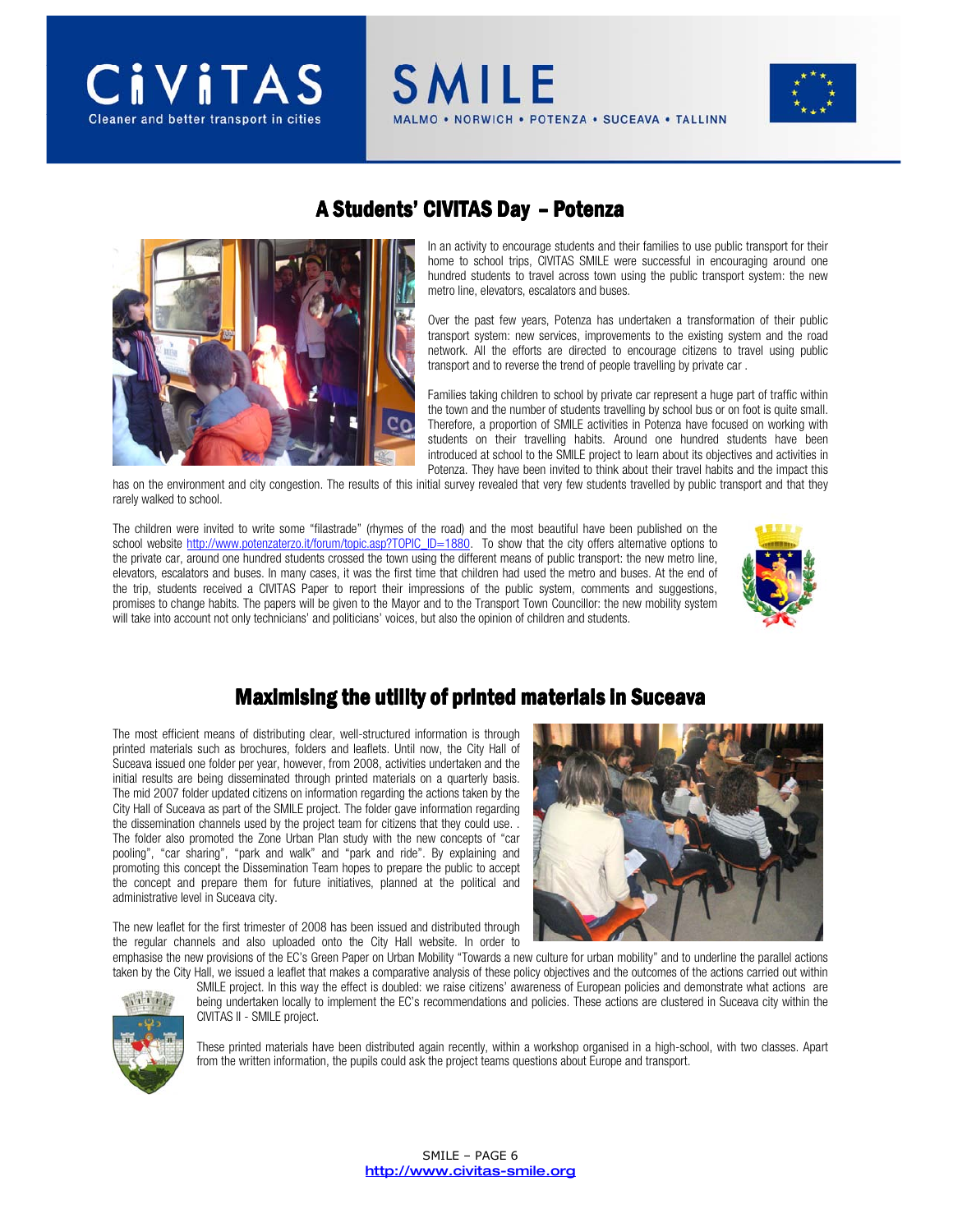





### Freight in Bus Lane Plan for Norwich

**SMILE** 

A select group of lorries heading into Norwich will be allowed to use a bus-cycle lane during congested periods as part of a move to cut freight deliveries into the city.

NORWICH . POTENZA . SUCEAVA . TALLINN

Members of the Norwich Highways Agency committee have backed plans to allow HGVs operating as part of a new freight consolidation centre to use the bus and cycle lane in Newmarket Road.

Based off the A11 in Snetterton, the scheme is a tie-up between Norfolk County Council and Foulger transport aimed at encouraging firms, who would normally deliver direct into Norwich to place loads onto low emission vehicles for delivery into the city instead.

The new six-month experiment would permit Foulger lorries to use the bus-cycle lane in Newmarket Road and the

route through Castle Meadow and Red Lion Street during the morning and evening peak periods. Feedback from the experiment will be monitored as part of a consultation to gauge how successful it has been. It's clear from initial consultation that there are some concerns from cyclists and residents; however the experimental scheme will allow these groups to see how the measure will work in the real life situation, with the knowledge that if there are any insurmountable issues that arise then the measures can easily be curtailed.



### New Identification Products in Suceava

The dissemination team is eager to ensure their dissemination modes become more varied and eye-catching: they have successfully promoted new environmental concepts by using news publicity signs and by finding the most appropriate methods of offering real time information through the most appropriate means in order to reach the greatest number of citizens.

In this respect, Suceava produced traffic signposts along the roadside that mark the 8 Eco-routes operated by the LTC new buses fleet. In addition, the introduction of "Eco-routes" and "Ecodriving" concepts were promoted in workshops and training events organised in schools as well as for the LTC bus driver's group. The traffic signs were successful in raising citizens' awareness of the City Hall's practical solutions implemented within CIVITAS SMILE, designed to ensure environmental protection. The "Eco-route"



(Ruta ecologica) concept is in the middle of the board, surrounded by information regarding the actors and background information on how the implementation was achieved. The fact that these traffic signs are located alongside the main routes of Suceava city gives a large proportion of citizens the opportunity to read this information and to be made aware of the CIVITAS SMILE project.



The Dissemination Team also realised that the new LTC buses travelling around the city provided an excellent promotional opportunity, especially for private car drivers who rarely (or never) use public transport. The team therefore designed and produced a wide sticker promoting the project and its financers. These stickers were attached to the back of the 15 LPG converted buses that are part of the CIVITAS SMILE project. Through this initiative, the LPG fuelled buses are clearly recognizable and they also promote the CIVITAS SMILE measure.. This dissemination product is very efficient as it is visible to all citizens, especially those in the traffic in the Suceava city.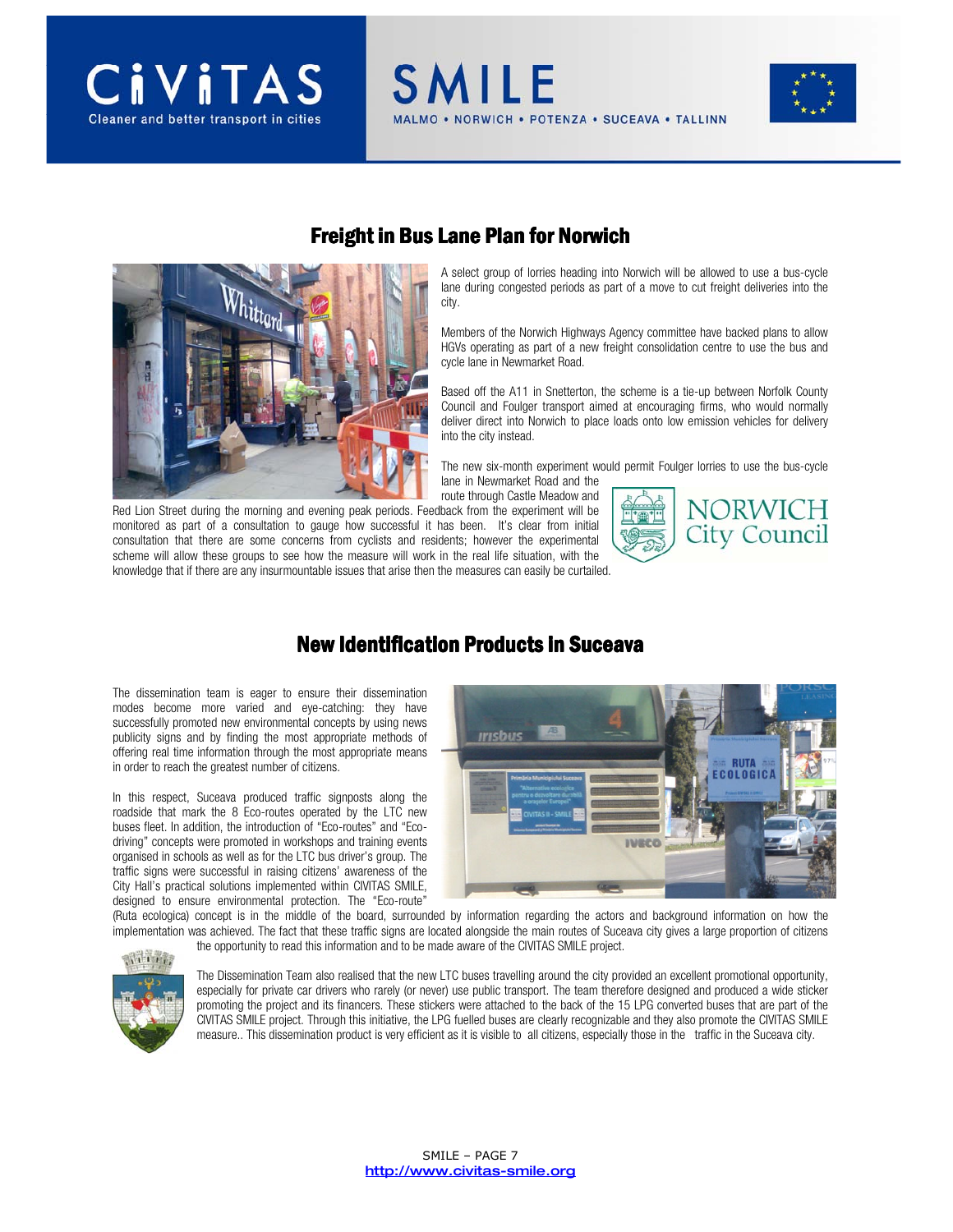



#### Fifth carpool opens in Malmö

**SMILE** 



SunFleet opened its fifth carpool (or car club) location in Malmö in October 2007 and have today 16 operational vehicles in Malmö thanks to the CIVITAS SMILE initiative. The latest carpool location is to be found in the vicinity of Slottsstaden on Banérsgatan behind Aquakul in Malmö. As a result, SunFleet have now achieved their objective of 5 carpool locations within the project CIVITAS SMILE. The other carpool locations are at Västra Hamnen, Centralstationen, Caroligaraget and P-hus Anna.

NORWICH . POTENZA . SUCEAVA . TALLINN

"Since our start in Malmö we have received an enormous amount of mail and telephone calls from the people of Malmö, it feels as if we are moving in the right direction. But we think there is still a considerable potential to grow in Malmö," says Caroline Jiborn from SunFleet.

The last cars will be in place at the end of the autumn and there will be 16 cars or more in Malmö. SunFleet intend however to expand further in Malmö, and possible future locations include Turning Torso, World Trade Center, Värnhem and Limhamn. In September, SunFleet visited a Swiss carpool company to study how other European carpool companies work. Switzerland is a leading country when it comes to car pools, which started during the 1980s. So far, in Sweden, there are only two large commercial carpool companies. In order to meet this competition, SunFleet are investing in environmental cars and a new booking system which will make the cars even easier and more attractive to use.



City of Malmö

#### Malmö companies on their bikes

Since the start of the project in spring 2007, 53 Malmö companies have cycled more than 18,000 km on their new orange bikes. The initiative is a part of CIVITAS SMILE and is called "Companies on bikes".

We originally aimed to include 50 companies in the initative and we have exceeded our aims. We had nevertheless hoped that every company would purchase a few more bikes, but in total, 120 bikes have been purchased. Moreover, many companies have been in touch and twould like to purchase more. However, it is not possible because it was a once-only offer, explains Cecilia Bostorp, coordinator at the municipal services department.

Companies in Malmö were allowed to purchase the specially painted bikes at a good price and Malmö city offered further sponsoring via the SMILE project and included bike computers, logo signs and organised competitions for the participants. There was a large kick-off in May 2007 and later during the autumn



we also advertised in the press to draw attention to the project and the participating companies. Information was disseminated to all the large companies in Malmö inviting them to participate in the campaign. Companies were enthusiastic to be seen as a participant in Malmö city's project. The orange bikes are easily seen in a city environment and they attract attention, Cecilia explains. Many companies had already considered purchasing bikes and this excellent and simple offer made it an opportunity not to be missed.



Surveys carried out on the project indicate that the main reasons that companies participated were the environment, health and to increase goodwill in the company. The project is a success; many companies have been in touch and asked how they can also get hold of an orange bike. The bikes can be seen in the town and other companies see them, says Cecilia. One reason why the venture has worked so well is that all companies that use the bikes are included in a competition. The companies that have cycled the longest distances win a carrier bike and all bikes that are used for more than 300 km per year also take part in an extra lottery.

City of Malmö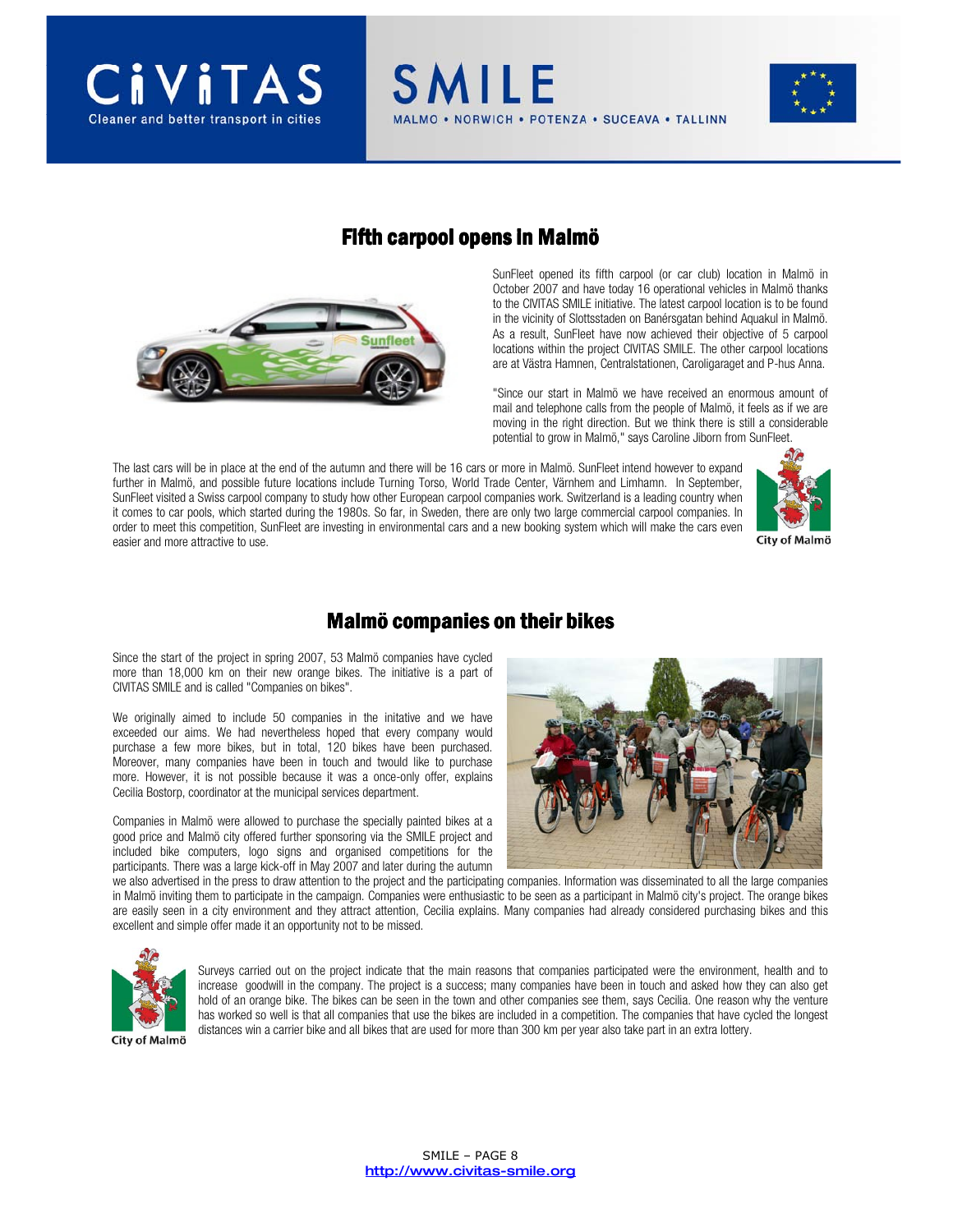





#### Scouts meet at camp in Suceava city

**SMILE** 

Young people represent the future of every country. Therefore, our society is paying great attention and support to the formation of organisations and activities to provide education to young people in topics such as: how to develop appropriate life values, how to interweave personal self-sufficiency as well as how to be actively involved in the general progress of our local and national community.

NORWICH . POTENZA . SUCEAVA . TALLINN

In this framework, the National Organisation of Romania's Scouts is gathering together, in a voluntary partnership, around 2,500 young members, organized into 63 subsidiaries, throughout the country. Their activity involves attracting new members, involving them in sporting competitions, for a healthy body and mind and to improve their level of education and the ability to participate in the community. Their mission is: "Think globally and act locally" and they are committed to being involved in many areas, including sustainable development. .

The project dissemination team set up a camp-meeting with local scout organisations, one weekend during the summer. This meeting enabled us to engage in face-to-face discussions and consultation with them. The topics discussed covered a wide range of common interest areas, and were focused

mainly on environmental issues, pollution caused by road traffic, the need to promote alternative modes of transport (cycling, walking, and public transport) and to think, in this respect, on long term solutions to ensure a sustainable urban development. The conclusions drawn from these discussions highlight young people's degree of awareness and responsibility as well as their ability to influence the future approaches of responding to mobility needs. The location of the meeting was very appropriate: in the middle of the green nature, in land, barely touched by humans. The CIVITAS action was in the centre of our discussions and the CIVITAS banner was prominently displayed in the middle of the countryside, suggesting that clean air and the green environment should not only be in less inhabited areas, but also, the in the urban areas. Humanity brought development and development should serve human interests positively. We, also, ensured that they will actively collaborate with our team with the dissemination of project measures and results. There are thoughts to organise a smiliar action.



### Hire a Car and Reduce  $CO<sub>2</sub>$  in Our City

A fleet of eco-friendly cars that can be hired on an hourly basis is being expanded in Norwich to keep up with demand. The City Car Club, promoted by the city council, aims to reduce the number of vehicles in the city centre by giving drivers the chance to use a car when they need it rather than keeping one they perhaps rarely use.

The scheme was launched just over a year ago and offers members the chance to book at a moment's notice and then use their entry cards to access one of two cars parked in York Street and Gloucester Street in the Golden Triangle area of the city. It has been so successful that four cars and new pick-up sites have been added at Stafford Street, Neville Street, Essex Street, and Portland Street. All six cars are available for use by Norwich residents and businesses for less than £5 an hour.

The council is keen to expand the club because it fits in with its policy on traffic and C02 reduction, and it was impressed by the fact that on average every club car replaces seven privately-owned cars meeting the objective of the CIVITAS Measure.



NORWICH Club members reduce mileage by 35pc after joining, compared with car owners. The six cars in Norwich will save about 55 tonnes of C02 a year, the equivalent of 14 flights to Australia.

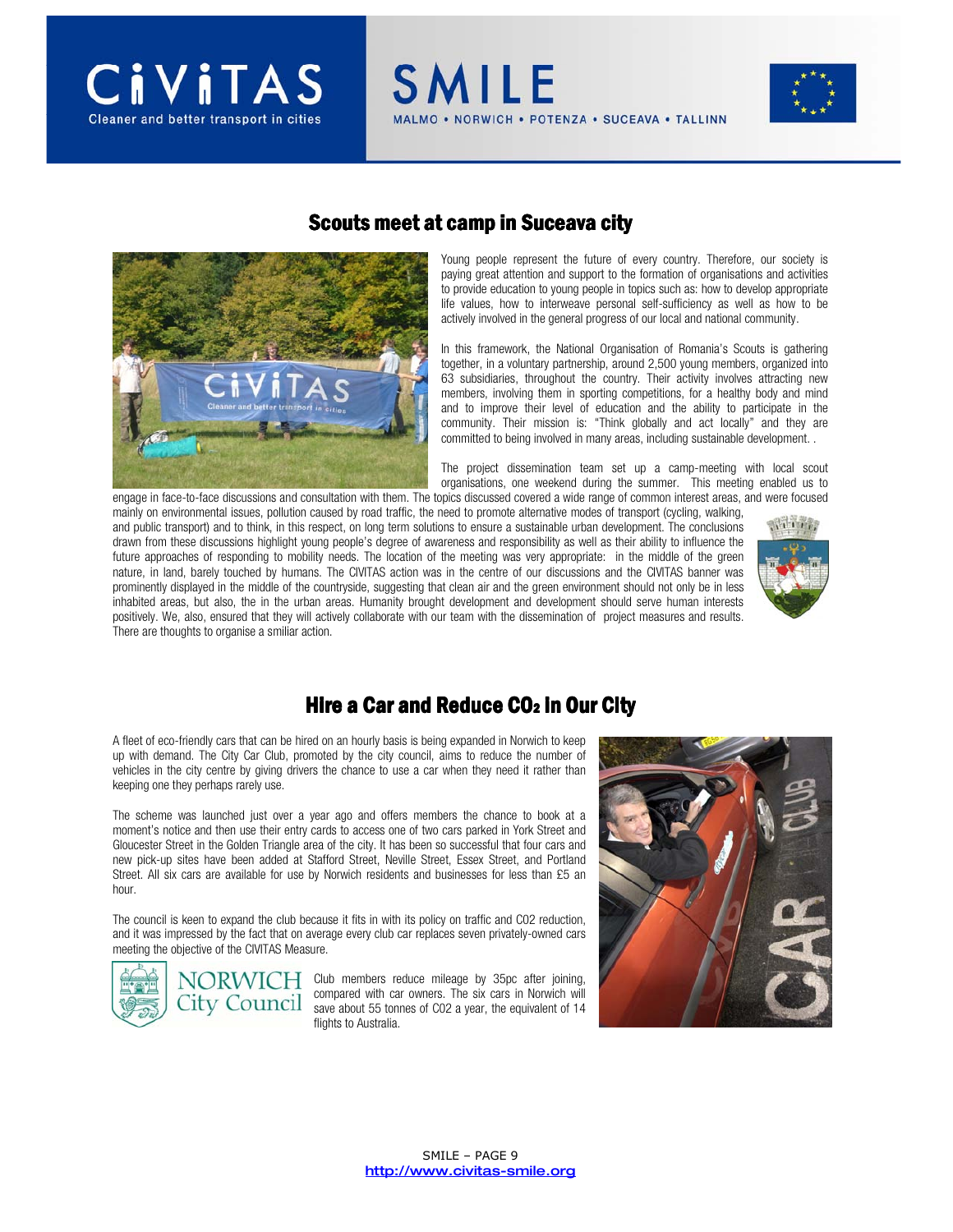





### LPG in service of PT - Suceava

**SMILE** 

The Public Transport fleet renewal began in 2006, when 15 Euro 3 diesel buses, brand IRISBUS IVECO were procured, and put into service and further renewals took place in 2007.

NORWICH . POTENZA . SUCEAVA . TALLINN

Currently, the bus fleet consists of 30 new buses, of which 15 are running on LPG fuel. The conversion system modifying one diesel engine to running with LPG fuel was installed onto one new bus, with the view of offering practical examples in two ways:

- 1) to draw the vehicle owners' attention towards alternative fuel car market;
- 2) to stimulate the fuel conversion system manufacturing market, especially the manufacture of LPG converting systems. In addition to the positive impact on the environment, this activity will create new job opportunities.

The experience of Suceava Municipality and the results obtained are disseminated at the city / county / national level and will offer quantitative data about the costs and

benefits of switching cars to alternative fuel engines, mainly addressed at private public transport operators.

This action can create a basis for enlarging the evaluation framework, by studying the impacts on employment rates in this market, level of incomes

related to other jobs. Studies will also be focused on the direct impact and the interest among other PT operators (how many have shifted towards an alternative fuel transport, how many have contracted new vehicles and how many have chosen a converter). These studies will be complementary to studies related to the environment, economic, energy efficiency and stakeholders' impacts. The results will be available to the public and to the private public transport operators.



In this way, the initiative lays a broad foundation for a complex set of alterations for the benefit of society (social, economic, educational improvements), as well providing useful information on mobility management issues and decisions regarding local development, in the years to come.

### **Mobility Day in Potenza**

A Mobility Day was organised in Potenza. Two major events were included in the programme: the launch of an urban surface railway and an informative campaign explaining how the SMILE project is helping the city reach ambitious goals.

A Mobility Day was held in Potenza on October 31st. Within the activities planned for the event, an experimentation of an urban surface railway was launched. The railway, running on narrow gauge rail line, starts from the southern part of the town, corresponding to the main entrance to the city from the highway Potenza Centro and

> crosses the eastern side reaching the north where Basilicata University and S. Carlo Hospital are located. The new service will help the city to reach important objectives: to decrease vehicle traffic (the railway will attract a huge number of users who will choose the metro, as it is faster than the private car, as a consequence, the current urban



bus lines that are now covered by the railway will be reduced) and to reduce congestion and provide better connections between the the city and the university and hospital. During an information session, politicians and technicians discussed how SMILE and Civitas are helping Potenza to face its mobility problems and to meet other European cities.

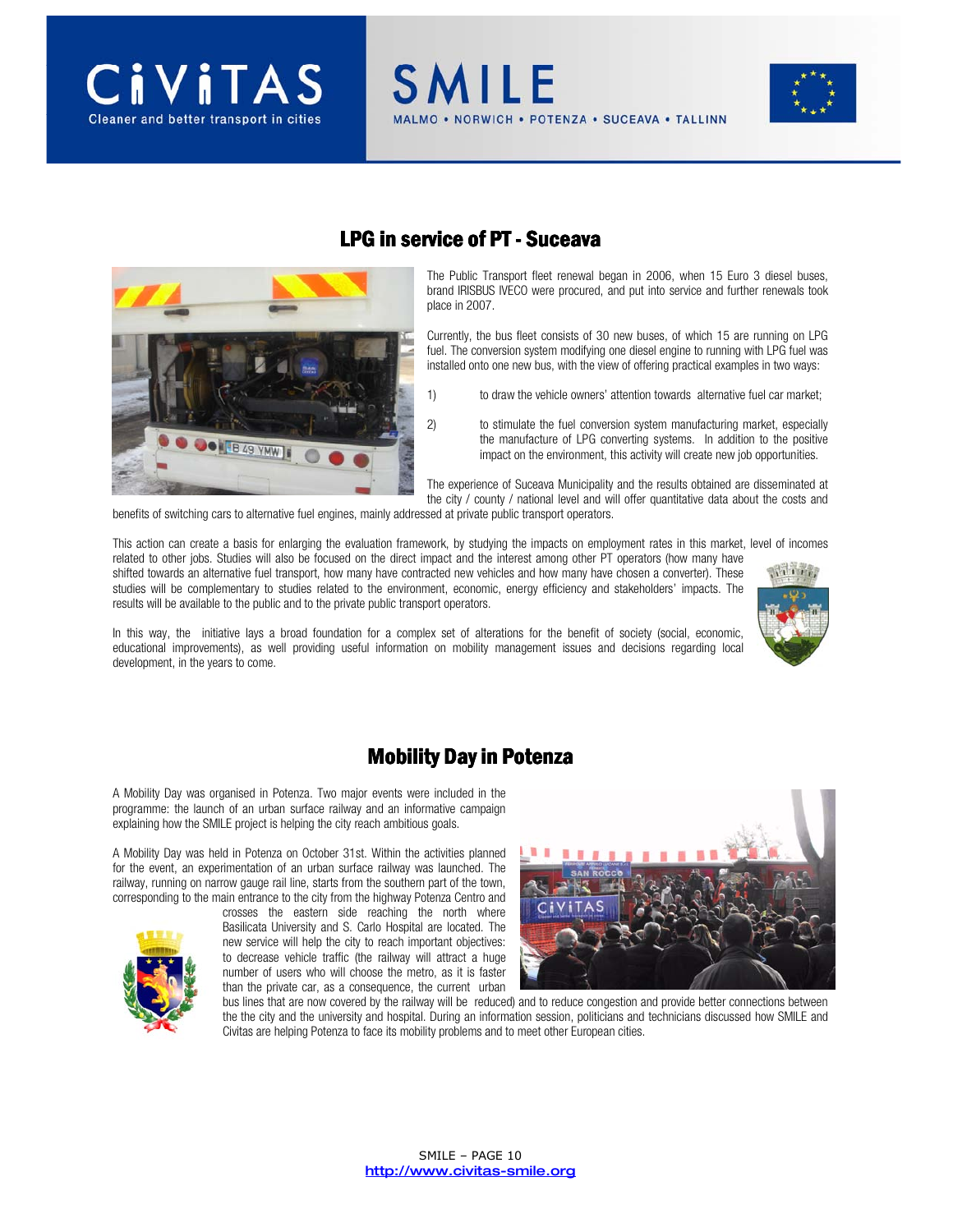

### Small is Beautiful in Norwich Eco Friendly Bid

**SMILE** 



Norwich City Council is introducing permit parking based on car size, in a bid to encourage people to drive smaller cars.

NORWICH . POTENZA . SUCEAVA . TALLINN

Introduced in February 2008, the new permit scheme is designed to generate more on-street parking and encourage car owners to drive smaller cars, which are generally more carbon-friendly than larger ones. The scheme is to be rolled out gradually, with permit-holders changing over as and when their previous permit expires.

Drivers of cars less than 3.92m long will be paying  $£16 -$  just over half the price (£30) for people with cars more than 4.45m in length. The changeover will cost around £36,000, with funding from the EU CIVITAS project. The scheme also includes a 100% discount for private cars using

This article received national news coverage and debate by the BBC television at breakfast time on  $3<sup>rd</sup>$ January 2008.



#### Malmö campaigning for sustainable transport

alternative fuel.

Two large campaigns, "No ridiculous car journeys" and "Which road to take", have brought attention to environmentally adapted transportation and the problems associated with cars.

During the late spring of 2007, the people of Malmö witnessed film extras cycling around town bearing large advertising banners. In the newspapers, we read that half of all car journeys in Malmö are ridiculously short and that those who drove their cars risked being overtaken by a cyclist. At the same time adverts on the radio related that ridiculously short car journeys should be replaced by bike journeys. Fifty percent of the people in Malmö were aware of the campaign, and a total of 23% of the people of Malmö admitted that they had started thinking about their travel habits as a result of the campaign. The evaluation of the campaign also shows that 10,000 people drive their cars less than before the campaign.



During the autumn of 2007, the first campaign was followed up with "Which road to take" where residents were asked "which road should we take to reduce the amount of cars on the roads in Malmö?" The campaign included the development of a forum on the internet where suggestions could be posted. In total around 1000 contributions were received and they are still coming in. The which road to take campaign was approximately half the size of its predecessor, but was evident in the city through brochures, advertising and pretend road signs on the pedestrian walkways. The new road signs pointed to different possible routes which Malmö could take such as City Bikes (which people rent for short periods of time), free buses, car tolls or 1000 Swedish crowns per hour to park.. "The Which road to take campaign was noticed by 25% of inhabitants and between 50% and 60% admit that they have started to reconsider how they travel after having seen the campaign," says Sara. Some of the suggestions that have come in via the forum are that Malmö should make their cycle paths wider or purchase electric cars in bulk to bring down prices.



"Another suggestion is that Malmö's city centre should be closed completely to car traffic so that bus journeys are quicker. We are now collecting together all the suggestions that have come in and will bring this up with the politicians.

The two campaigns No ridiculous car journeys and Which road to take were both based on dialogue with the people of Malmö. Special representatives have been in place at weekends to discuss traffic and environmental issues. The evaluation from No ridiculous car journeys has also shown that as many as 94% of the people of Malmö think that it is positive that Malmö city is investing in campaigns to reduce the amount of car journeys.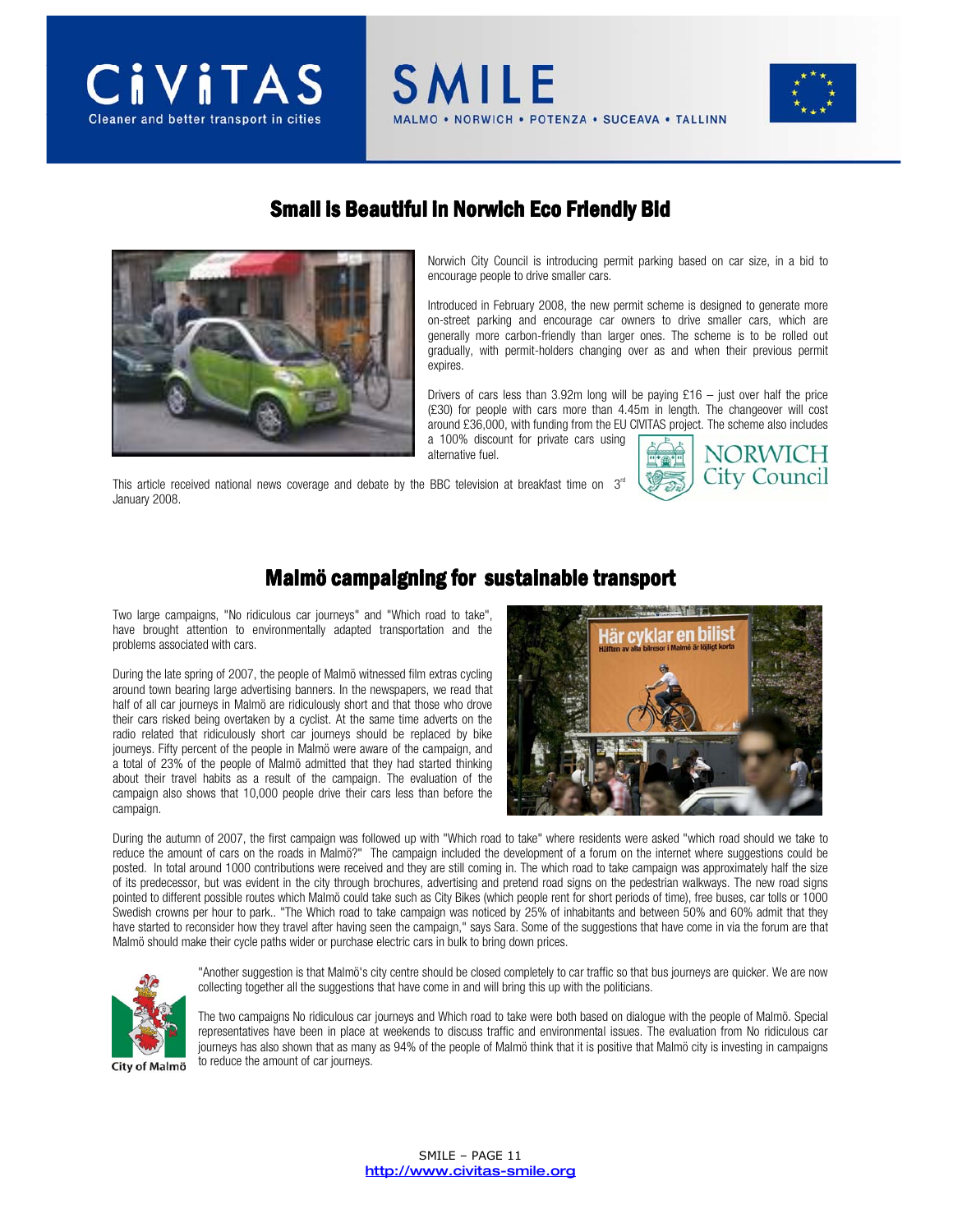



### **Freight Consolidation Progress in Norwich**

**SMILE** 



Norwich's Freight Consolidation Centre received a boost in April with the launch of the first vehicle to carry a special livery to promote the scheme. This is sponsored by Chapelfield, the city's newest and largest shopping centre.

The concept of urban freight consolidation is to provide facilities for deliveries to be made to a warehouse outside the city, where loads can be grouped together for onward delivery using low emission vehicles, thus reducing congestion and pollution in the city centre.

Norfolk County Council appointed logistics company Foulger Transport as their partner to develop and operate the consolidation centre from their warehouse on the A11 trunk road at Snetterton. CIVITAS is funding the employment of a development manager to work with Norwich businesses to identify and realise the benefits of consolidation, which include helping retailers to reduce stockholding in store.

The first delivery from the consolidation centre was made in October 2007. Two customers are now using the service, with negotiations taking place with two more. The support of Chapelfield will help to raise awareness of the scheme and aid the recruitment of further customers.

Sophie Hallett, marketing manager for Chapelfield said: "We have a commitment to supporting environmental projects in Norwich and understand how important it is for retailers to maximise their sales space. This project will give a reliable and flexible service for stock deliveries and reduce congestion which is good for everyone in the city whether working, living or visiting."

Tony Adams, Chairman of the Norwich Joint Highways Agency Committee (comprising members of Norfolk County and Norwich City councils), said: "I am delighted that Chapelfield is supporting this initiative. We know that many city businesses will give the Consolidation Centre delivery service serious consideration when their current delivery arrangements come up for review."

## **Mobility Week in Suceava city**

The event was proposed by EPA Suceava and took place at their premises. Mobility week brought together, face to face, officials from relevant institutions and from the political level, to enable cooperation to facilitate a change in environmental issues.

The City Hall representative gave a speech that underlined once more the necessity of taking major actions to save



the environment and reference was made to the measures implemented by the City Hall. A major topic of their discussion was linked to their shared ideas on urban sustainable mobility issues. "The day without car", re-united children from all categories of schools in Suceava city. That day, the entire length of the LEZ street was closed and school-children participated in cycling and rollerskating competitions. At the end of the competitions, the groups marched towards the City Hall, along with their teachers, representatives from the City Hall (including the vice-mayor, Environmental Protection Department and European Integration Service), local EPA representatives and the Environmental Protection Guard.



NORWICH City Council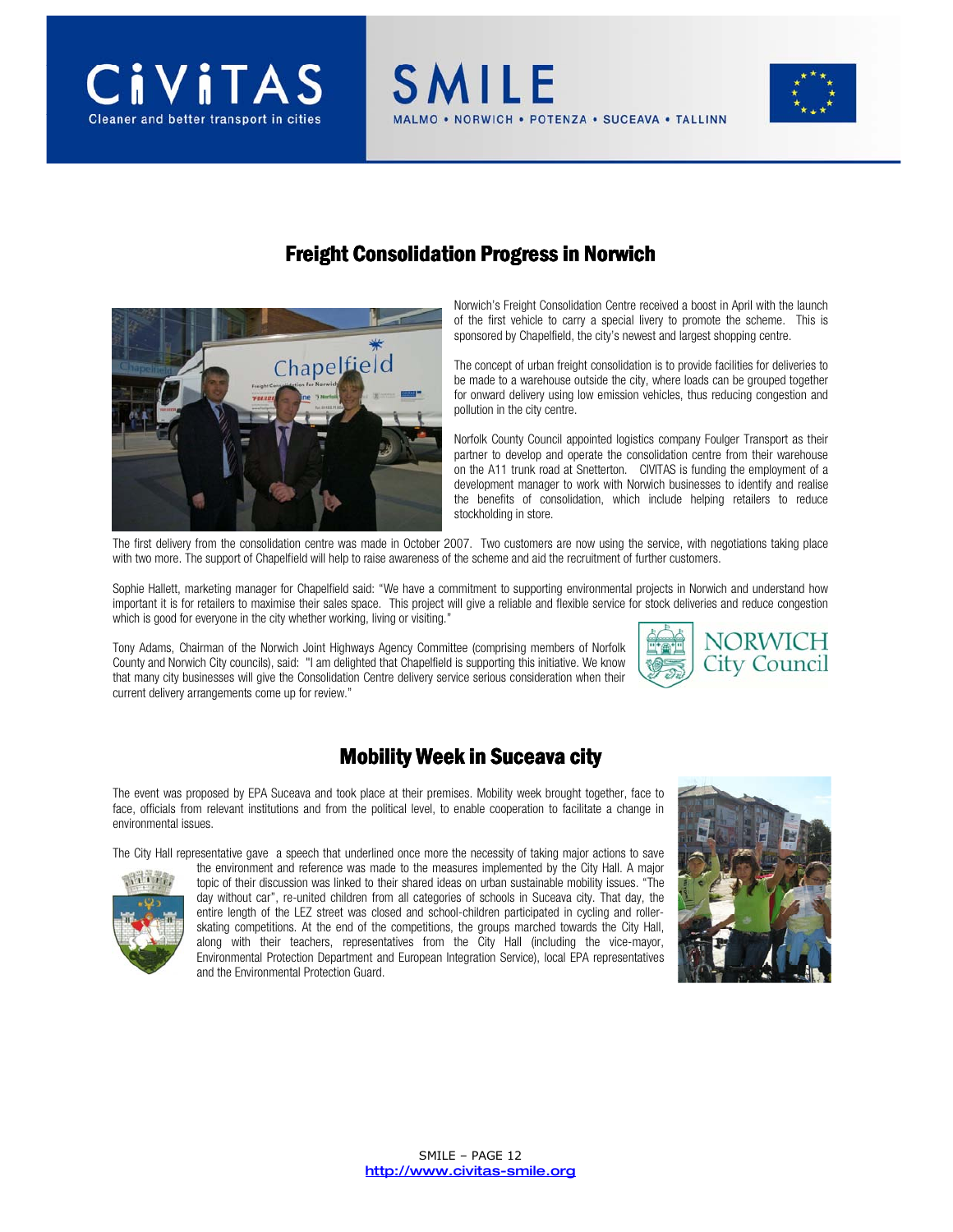

# **TRAINING UPDATE**

SMILF

**JORWICH • POTENZA • SUCEAVA • TALLINN** 

There are two more training events scheduled for the CIVITAS SMILE project. These events are open to all staff working on the project who would like to develop their skills and knowledge in the following areas:

1. Exploitation Training. As mentioned on page 3, 'exploitation' is the term used to describe the activity of ensuring the long-term viability of measure objectives within the CIVITAS initiative. In order to assist cities with their thinking and planning in this area, an Exploitation Training event will be held as part of the CIVITAS SMILE consortium meeting in Tallinn on June 11 2008. The workshop will introduce the Exploitation Model as the basis for planning and maintaining innovative transport measures.

The Exploitation Model, as developed by the project partners Transport & Travel Research Ltd, is a way of helping cities to get more value from their investments in sustainable transport. The model encourages cities to think about their measure objectives in the context of a continuous cycle of transport improvements and innovations. The Model uses a three-phase approach, consisting of Planning, Project and Partnership Phases (see the diagram on page 3).

2. Evaluation Training. A key dimension of working within the framework set out by the CIVITAS initiative is the commitment of cities to a detailed evaluation of their measures. Evaluation enables the costs and benefits of each transport investment to be analysed and compared, so that cities and the wider transport community can understand the most effective kinds of solutions for a better transport future.

While the project partners will have gained experience and confidence from carrying out the evaluation process, there are also lessons to be learned that can improve how they carry out evaluation tasks in their cities. With this in mind, an Evaluation Training Workshop event will be held in London on 17 October 2008, at a venue very near to Euston Station and St Pancras International Rail Terminus. The workshop will be delivered by experts from the project who will guide the participants through the evaluation process and the lessons learned at each stage.

# **FUTURE MEETINGS**

- $\bullet$  PMB Meeting  $9^{\text{th}}$  and  $10^{\text{th}}$  September 2008 in Potenza
- The CIVITAS Forum 2008 "Cities and Mobility: change is possible" 9-11 November 2008 in Bologna
- The CIVITAS final conference will take place in early 2009 date to be announced shortly

# EVALUATION UPDATE

Over the last few months the Evaluation Team has been working with the Local Evaluation Managers to collect data on the outcomes of each measure. Some of the preliminary results are suggesting that substantial improvements to perception of bus services and associated infrastructure have been achieved in the following cities:

#### Malmö:

- $\circ$  The new simplified bus routes in the city have been promoted under the theme of 'greener, easier and more often';
- o 91% of respondents to a survey were aware of planned changes to the bus routes in the month that the changes were implemented.

#### Norwich:

o A new bus-rail interchange has been built outside Norwich Railway Station;

- $\circ$  The frequency of buses has doubled from 6 to 12 buses per hour (Monday to Saturday daytime) between the railway station and the city centre;
- o 98% of respondents to a survey were satisfied with the quality of the new facilities;

#### Suceava: Suceava:

- o 30 new buses using renewable fuels have been purchased, to replace the older fleet of minibuses;
- o Bus passenger numbers increased by over 250,000 between June 2006 and January 2007, while minibus passenger numbers fell by almost 100,000 over the same period;
- o 67% of citizens responding to a survey agreed strongly with the introduction of a dedicated bus lane.

In addition to the ongoing measure evaluation activities, interactive workshops are being planned in each of the SMILE cities to discuss the evaluation lessons learned by those involved in the project. By running a workshop in each SMILE city, everyone involved can identify the benefits of being involved in the wider project development and implementation programme. These workshops will also help us gather as much information as possible for the evaluation and dissemination elements of the CIVITAS SMILE project

In order to get the most out of the experience, and to promote full discussion by participants, each workshop will be run in the local language. A successful workshop was already held in Suceava in April 2008 to test the concept and future workshops are forthcoming in Tallinn (11 June 2008), Norwich (1 July 2008) and dates still to be confirmed in Malmo and Potenza (early September 2008).

> SMILE – PAGE 13 http://www.civitas-smile.org